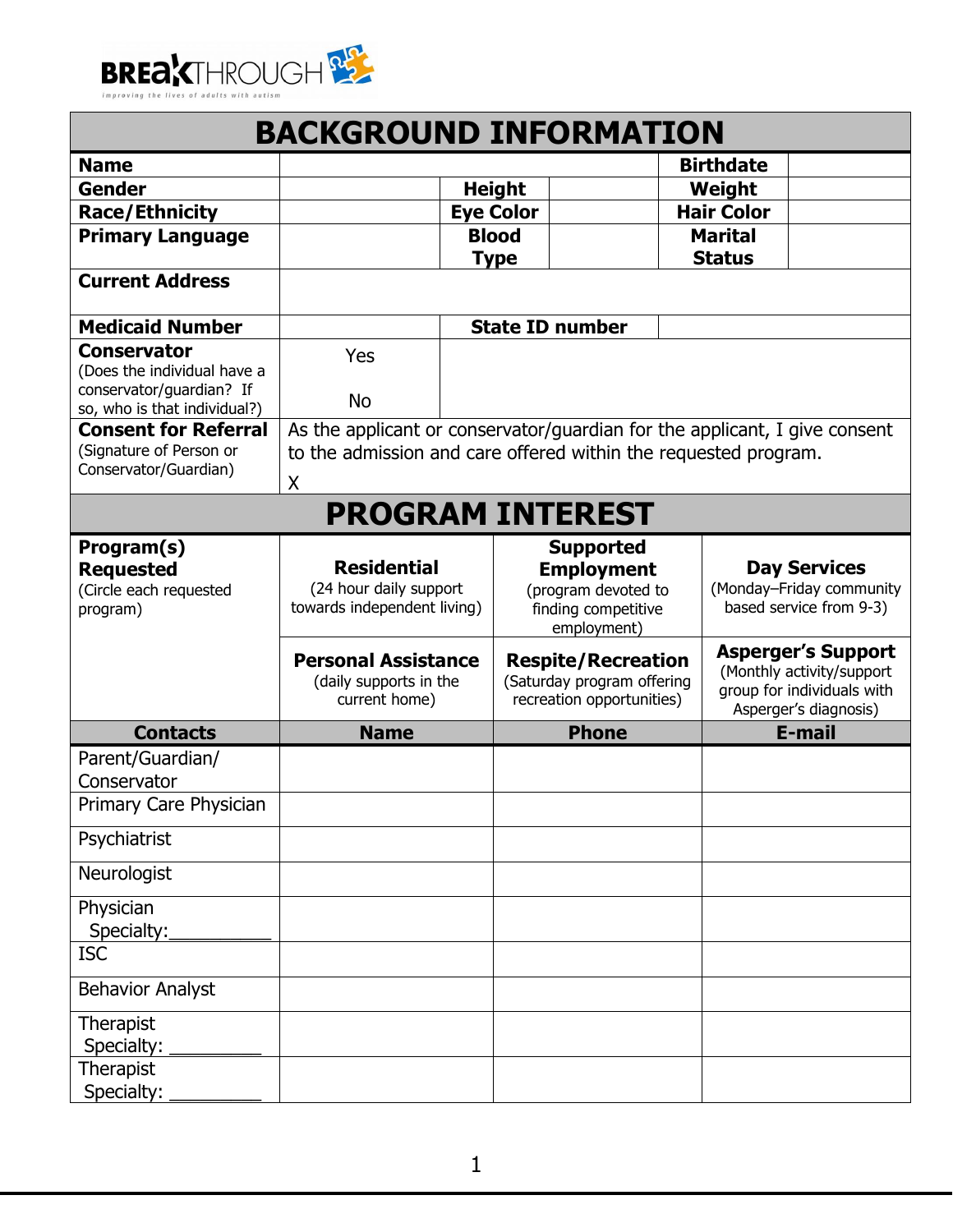

| <b>Reason for Referral</b><br>(Describe current situation) |                            |                                        |
|------------------------------------------------------------|----------------------------|----------------------------------------|
|                                                            |                            |                                        |
|                                                            |                            |                                        |
|                                                            |                            |                                        |
|                                                            |                            |                                        |
|                                                            |                            |                                        |
|                                                            |                            |                                        |
|                                                            |                            |                                        |
|                                                            |                            |                                        |
|                                                            |                            |                                        |
| <b>Physical Health</b><br><b>Diagnoses</b>                 |                            |                                        |
| List any medical diagnoses                                 |                            |                                        |
| or physical health problems<br>(visual impairment,         |                            |                                        |
| arthritis, paralysis, etc.)<br><b>Describe current</b>     |                            |                                        |
| home situation                                             |                            |                                        |
| Housemates? Level of<br>Independence? Individuals          |                            |                                        |
| within his/her circle that are                             |                            |                                        |
| important to him/her?                                      |                            |                                        |
|                                                            |                            |                                        |
|                                                            |                            |                                        |
|                                                            |                            |                                        |
| <b>Day Activities</b>                                      |                            |                                        |
| Describe the person's daily<br>life routine.               |                            |                                        |
|                                                            |                            |                                        |
|                                                            |                            |                                        |
|                                                            |                            |                                        |
|                                                            |                            |                                        |
|                                                            |                            |                                        |
| <b>Medicaid Waiver</b><br>Does the individual qualify      |                            |                                        |
| for Medicaid Wavier                                        | □Statewide Waiver          | $\Box$ None<br>□In Process of Approval |
| services? If so, for which<br>Medicaid waiver services     | □Self-Determination Waiver | $\Box$ Approved                        |
| has funding been applied or<br>approved?                   |                            |                                        |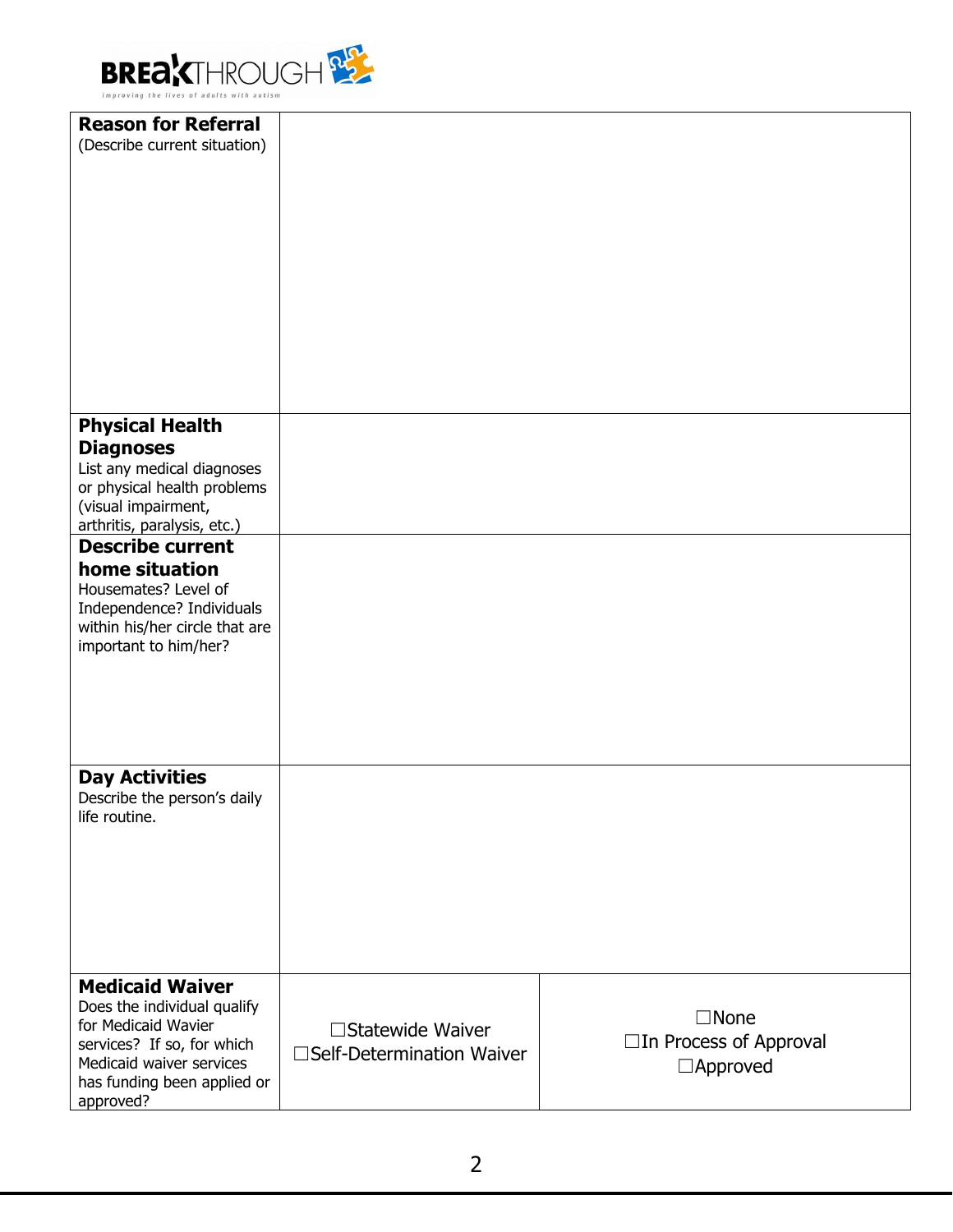

| <b>MEDICAL INFORMATION</b>                                                                                                                                                                                                                              |  |  |
|---------------------------------------------------------------------------------------------------------------------------------------------------------------------------------------------------------------------------------------------------------|--|--|
| <b>Physical Health</b><br><b>Diagnoses</b><br>List any medical diagnoses<br>or physical health problems<br>(visual impairment,<br>arthritis, paralysis, etc.)<br><b>Communicate</b><br>How does s/he<br>communicate when s/he is<br>hurting or injured? |  |  |
| <b>Medication</b><br>List all medications, specific<br>schedule, and purpose(s).<br>Include prescribed, over<br>the counter medications,<br>and supplements.                                                                                            |  |  |
| Can s/he give his/her own<br>medications? How does<br>s/he take medications?<br>Does s/he know what<br>medications are prescribed<br>and for what purpose?                                                                                              |  |  |
| <b>Treatments</b><br>List all current medical<br>treatments, specific<br>schedule, and for what<br>purpose(s)<br>(i.e. C-PAP machine,<br>nebulizer, etc.)                                                                                               |  |  |
| <b>Sleep Pattern</b><br>(Describe sleep in terms of<br>a 24-hour day)                                                                                                                                                                                   |  |  |
| Weight<br>Have there been changes in<br>weight over the past year?<br>(Describe)                                                                                                                                                                        |  |  |
| <b>Medication/Food</b><br><b>Allergies</b><br>Does the person have<br>allergies to food or<br>medications? If so, list the<br>food or medication and the<br>reaction.                                                                                   |  |  |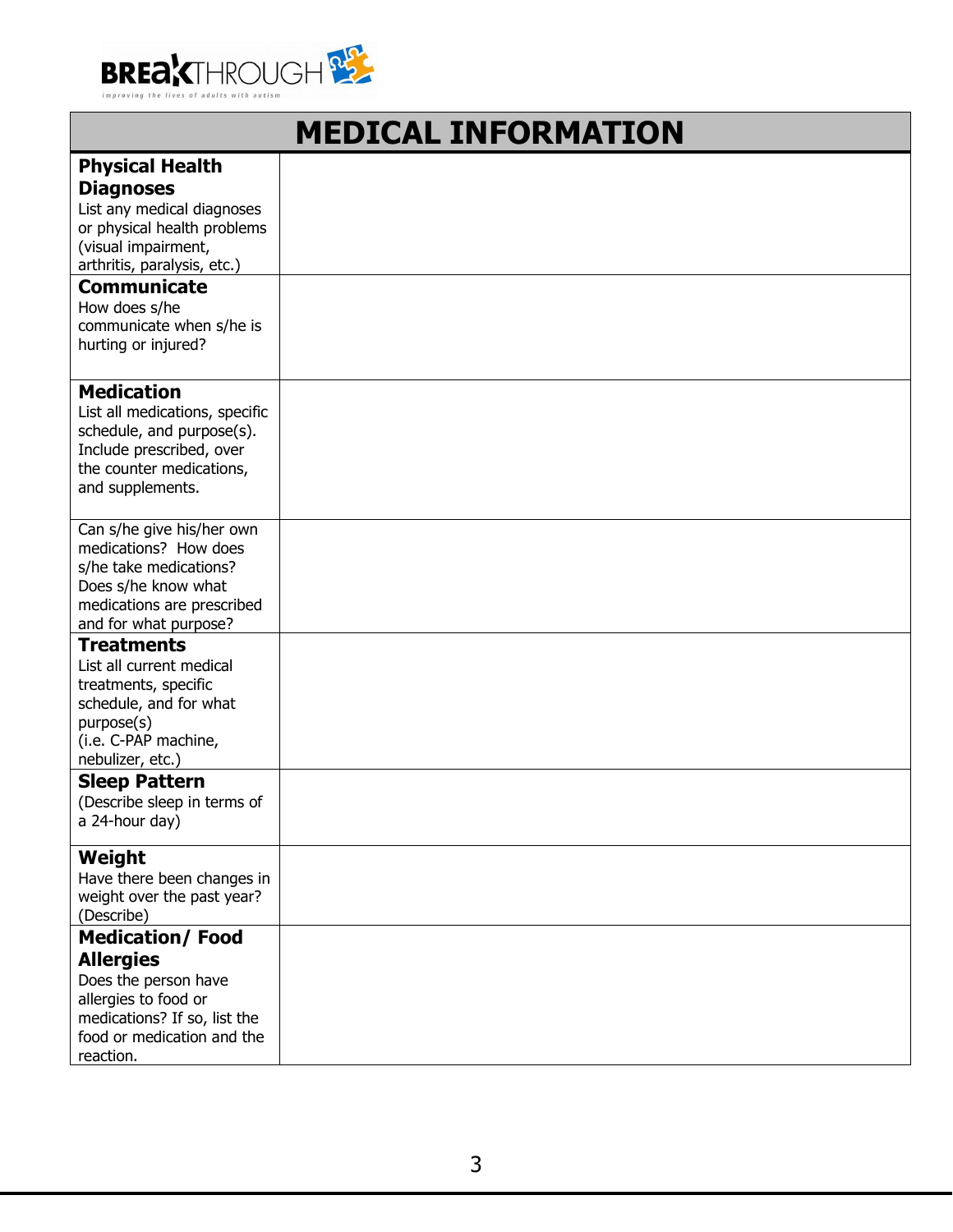

| Is the person on a special    |                                |
|-------------------------------|--------------------------------|
| diet?                         |                                |
| (Regular, Diced, or Pureed)   |                                |
|                               |                                |
|                               |                                |
| <b>Current Assistive</b>      |                                |
| <b>Devices</b> (wheelchair,   |                                |
|                               |                                |
| walker, etc.)                 |                                |
|                               | <b>PSYCHIATRIC INFORMATION</b> |
| <b>Current Mental</b>         |                                |
| <b>Health Diagnoses</b>       |                                |
| (Clinical and Personality     |                                |
| Disorders)                    |                                |
|                               |                                |
| <b>Intellectual</b>           |                                |
| <b>Disability Diagnosis</b>   |                                |
| (Include dates of             |                                |
| assessment, IQ, and           |                                |
| Adaptive Scores)              |                                |
| <b>History of Inpatient</b>   |                                |
|                               |                                |
| <b>Psychiatric</b>            |                                |
| <b>Treatment</b>              |                                |
| (Include admission date,      |                                |
| reason, length of stay, and   |                                |
| outcome)                      |                                |
|                               | <b>BEHAVIOR INFORMATION</b>    |
| <b>Employment</b>             |                                |
| Does s/he have a job or       |                                |
| want to pursue future         |                                |
| employment?                   |                                |
|                               |                                |
| <b>Evacuation</b>             |                                |
| Can the individual self-      |                                |
| evacuate in case of           |                                |
| emergency? What supports      |                                |
| are needed?                   |                                |
|                               |                                |
| <b>Self-Care</b>              |                                |
| Describe self-care abilities. |                                |
| (showering, toileting,        |                                |
| dressing, laundry, etc.)      |                                |
|                               |                                |
|                               |                                |
|                               |                                |
|                               |                                |
|                               |                                |
|                               |                                |
|                               |                                |
|                               |                                |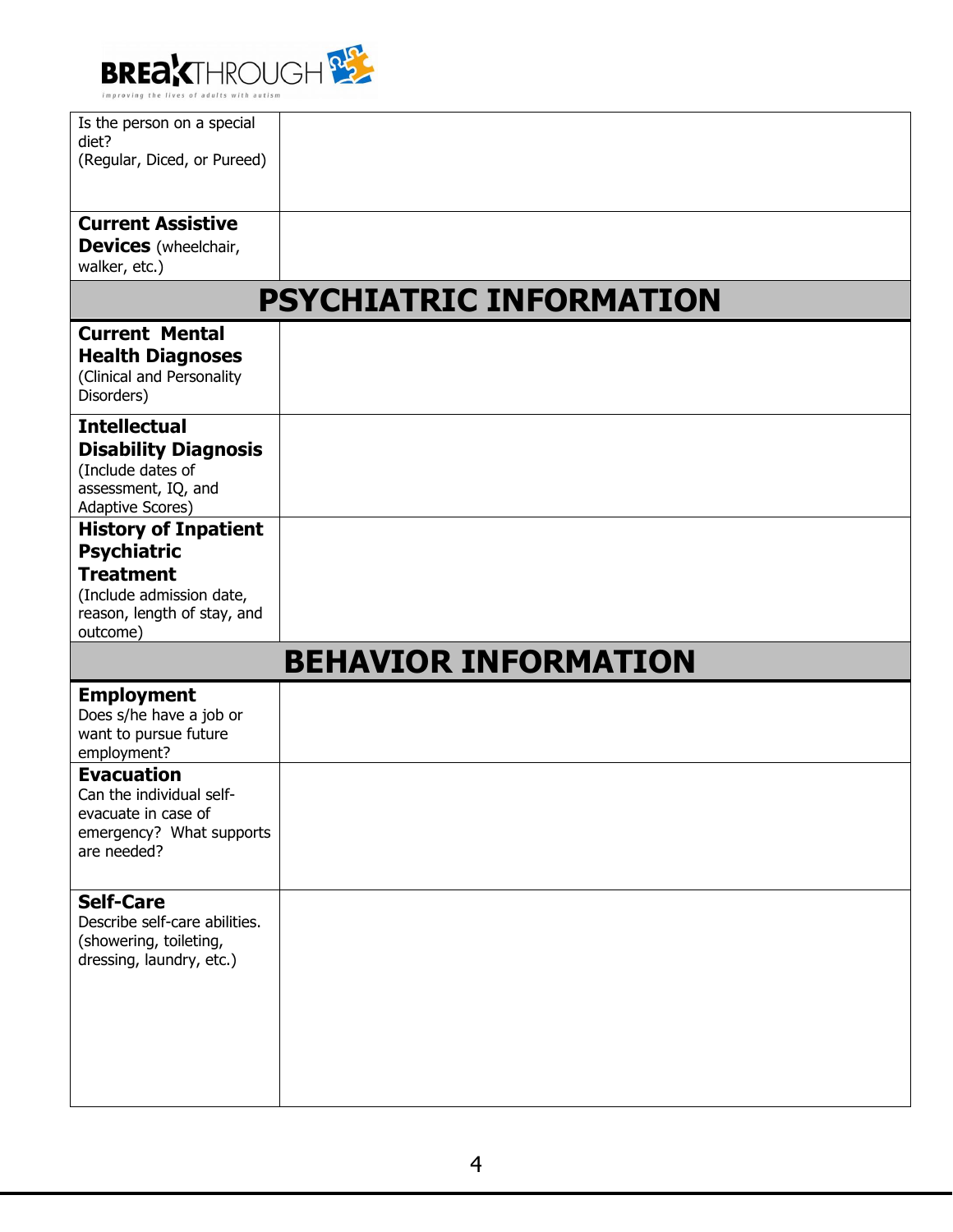

| <b>Chores</b>               |  |
|-----------------------------|--|
| Describe household          |  |
|                             |  |
| maintenance abilities.      |  |
| (dishes, vacuuming,         |  |
| cleaning bathroom, etc.)    |  |
|                             |  |
|                             |  |
|                             |  |
| <b>Food Preparation</b>     |  |
| Describe food preparation   |  |
|                             |  |
| abilities.                  |  |
| (cutting, microwave use,    |  |
| $etc.$ )                    |  |
|                             |  |
| <b>Fears/Concerns</b>       |  |
|                             |  |
| Is s/he afraid of anything? |  |
| Does s/he not want to be    |  |
| around certain people or    |  |
| things?                     |  |
| <b>Safety</b>               |  |
|                             |  |
| Are there concerns about    |  |
| his/her safety awareness?   |  |
|                             |  |
|                             |  |
|                             |  |
|                             |  |
|                             |  |
| <b>Transportation</b>       |  |
| Does s/he drive, use public |  |
| transportation?             |  |
|                             |  |
|                             |  |
| <b>Sensory</b>              |  |
| Does s/he have any          |  |
|                             |  |
| sensory integration issues? |  |
| Does s/he have sensory      |  |
| preferences/activities?     |  |
| <b>Routines</b>             |  |
| Does s/he engage in any     |  |
|                             |  |
| routine/ritualistic         |  |
| behaviors?                  |  |
| If so, describe.            |  |
| <b>Recreation/Leisure</b>   |  |
| What does s/he like to do   |  |
|                             |  |
| for fun? What are his/her   |  |
| hobbies and interests?      |  |
| What activities does s/he   |  |
| enjoy but have limited      |  |
| access?                     |  |
|                             |  |
| <b>Law Enforcement</b>      |  |
| Is there a history of law   |  |
| enforcement involvement     |  |
| or legal charges? If so     |  |
| describe.                   |  |
|                             |  |